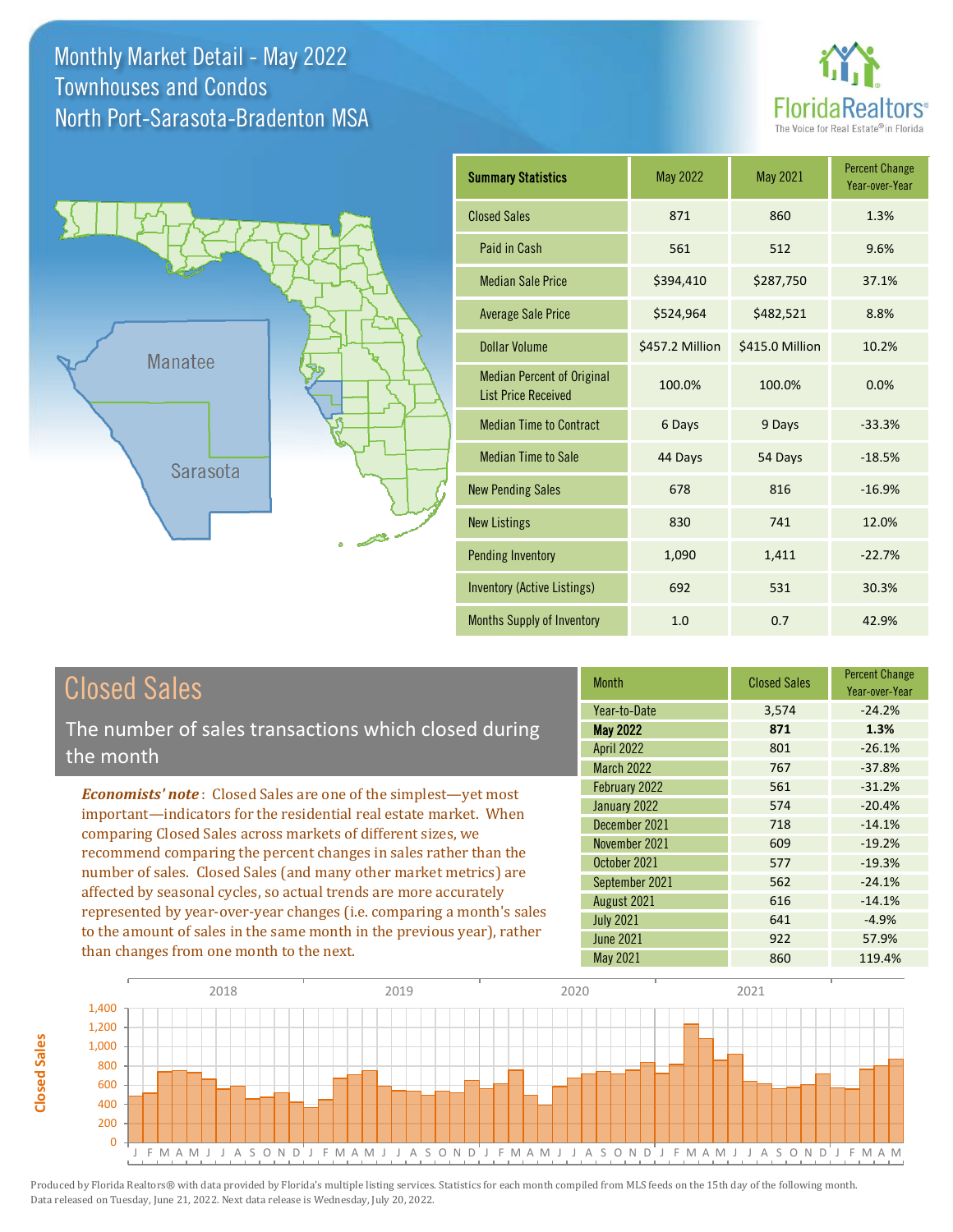Monthly Market Detail - May 2022 North Port-Sarasota-Bradenton MSA Townhouses and Condos

#### Florida tors<sup>®</sup> The Voice for Real Estate

379 23.1%

| Cash Sales                                                                     | <b>Month</b>      | <b>Cash Sales</b> | <b>Percent Change</b><br>Year-over-Year |
|--------------------------------------------------------------------------------|-------------------|-------------------|-----------------------------------------|
|                                                                                | Year-to-Date      | 2,318             | $-12.3%$                                |
| The number of Closed Sales during the month in which                           | <b>May 2022</b>   | 561               | 9.6%                                    |
| buyers exclusively paid in cash                                                | <b>April 2022</b> | 535               | $-12.2%$                                |
|                                                                                | <b>March 2022</b> | 510               | $-22.1%$                                |
|                                                                                | February 2022     | 363               | $-22.3%$                                |
|                                                                                | January 2022      | 349               | $-12.8%$                                |
| <b>Economists' note:</b> Cash Sales can be a useful indicator of the extent to | December 2021     | 418               | 8.3%                                    |
| which investors are participating in the market. Why? Investors are            | November 2021     | 338               | $-8.4%$                                 |
| far more likely to have the funds to purchase a home available up front,       | October 2021      | 352               | 2.6%                                    |
| whereas the typical homebuyer requires a mortgage or some other                | September 2021    | 337               | 3.7%                                    |
| form of financing. There are, of course, many possible exceptions, so          | August 2021       | 356               | 12.7%                                   |

this statistic should be interpreted with care.



J F M A M J J A S O N D J F M A M J J A S O N D J F M A M J J A S O N D J F M A M J J A S O N D J F M A M

July 2021

Cash Sales as a Percentage of Closed Sales

The percentage of Closed Sales during the month which were Cash Sales

*Economists' note* : This statistic is simply another way of viewing Cash Sales. The remaining percentages of Closed Sales (i.e. those not paid fully in cash) each month involved some sort of financing, such as mortgages, owner/seller financing, assumed loans, etc.

| Month             | <b>Percent of Closed</b><br>Sales Paid in Cash | <b>Percent Change</b><br>Year-over-Year |
|-------------------|------------------------------------------------|-----------------------------------------|
| Year-to-Date      | 64.9%                                          | 15.7%                                   |
| <b>May 2022</b>   | 64.4%                                          | 8.2%                                    |
| <b>April 2022</b> | 66.8%                                          | 18.9%                                   |
| <b>March 2022</b> | 66.5%                                          | 25.2%                                   |
| February 2022     | 64.7%                                          | 12.9%                                   |
| January 2022      | 60.8%                                          | 9.5%                                    |
| December 2021     | 58.2%                                          | 26.0%                                   |
| November 2021     | 55.5%                                          | 13.5%                                   |
| October 2021      | 61.0%                                          | 27.1%                                   |
| September 2021    | 60.0%                                          | 36.7%                                   |
| August 2021       | 57.8%                                          | 31.1%                                   |
| <b>July 2021</b>  | 59.1%                                          | 29.3%                                   |
| June 2021         | 58.6%                                          | 24.9%                                   |
| May 2021          | 59.5%                                          | 28.8%                                   |



Produced by Florida Realtors® with data provided by Florida's multiple listing services. Statistics for each month compiled from MLS feeds on the 15th day of the following month. Data released on Tuesday, June 21, 2022. Next data release is Wednesday, July 20, 2022.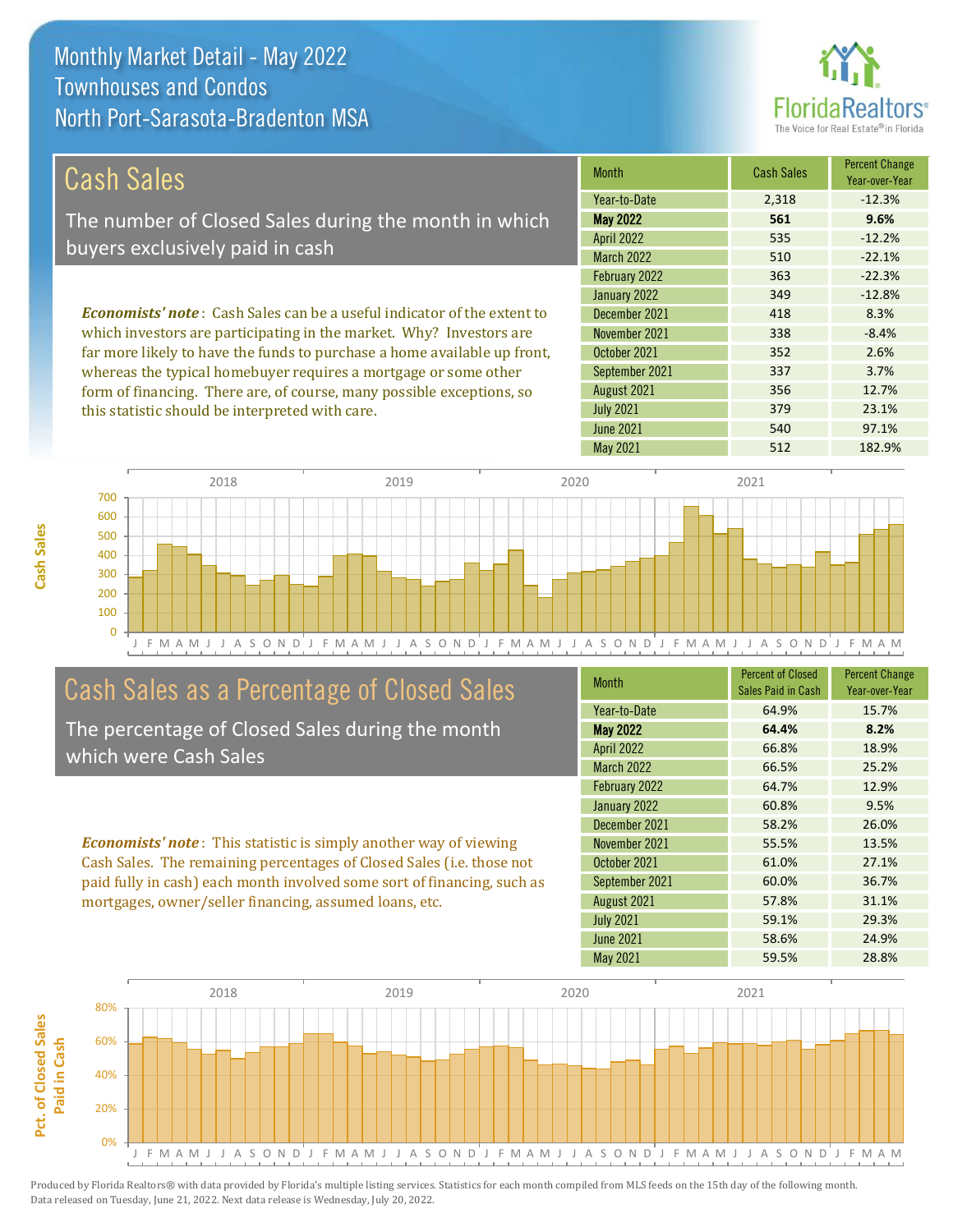#### *Economists' note* : Median Sale Price is our preferred summary statistic for price activity because, unlike Average Sale Price, Median Sale Price is not sensitive to high sale prices for small numbers of homes that may not be characteristic of the market area. Keep in mind that median price trends over time are not always solely caused by changes in the general value of local real estate. Median sale price only July 2021 **\$291,998** 24.0% September 2021 **\$314,892** 30.0% August 2021 **\$297,700** 24.6% \$350,000 31.1% January 2022 **\$340,000** \$340,000 23.6% October 2021 \$302,900 16.5% April 2022 \$380,000 36.7% March 2022 \$355,000 33.1% December 2021 **\$350,000** 35.5% November 2021 **\$325,000** 25.0% February 2022 Month Median Sale Price Percent Change Year-over-Year **May 2022 \$394,410 \$37.1%** Year-to-Date \$368,000 33.8% Median Sale Price The median sale price reported for the month (i.e. 50% of sales were above and 50% of sales were below)



#### Average Sale Price

The average sale price reported for the month (i.e. total sales in dollars divided by the number of sales)

reflects the values of the homes that *sold* each month, and the mix of

the types of homes that sell can change over time.

*Economists' note* : Usually, we prefer Median Sale Price over Average Sale Price as a summary statistic for home prices. However, Average Sale Price does have its uses—particularly when it is analyzed alongside the Median Sale Price. For one, the relative difference between the two statistics can provide some insight into the market for higher-end homes in an area.

| <b>Month</b>      | <b>Average Sale Price</b> | <b>Percent Change</b><br>Year-over-Year |
|-------------------|---------------------------|-----------------------------------------|
| Year-to-Date      | \$502,797                 | 6.3%                                    |
| <b>May 2022</b>   | \$524,964                 | 8.8%                                    |
| April 2022        | \$514,909                 | 2.3%                                    |
| <b>March 2022</b> | \$478,557                 | 2.3%                                    |
| February 2022     | \$472,239                 | 3.9%                                    |
| January 2022      | \$514,517                 | 15.8%                                   |
| December 2021     | \$470,707                 | 21.1%                                   |
| November 2021     | \$430,419                 | 24.9%                                   |
| October 2021      | \$400,368                 | 13.3%                                   |
| September 2021    | \$436,036                 | 22.1%                                   |
| August 2021       | \$390,371                 | 22.8%                                   |
| <b>July 2021</b>  | \$404,131                 | 27.8%                                   |
| <b>June 2021</b>  | \$439,598                 | 46.3%                                   |
| May 2021          | \$482,521                 | 65.0%                                   |

June 2021 **\$299,230** 24.7%



Produced by Florida Realtors® with data provided by Florida's multiple listing services. Statistics for each month compiled from MLS feeds on the 15th day of the following month. Data released on Tuesday, June 21, 2022. Next data release is Wednesday, July 20, 2022.

**Average Sale Price**

**Average Sale Price**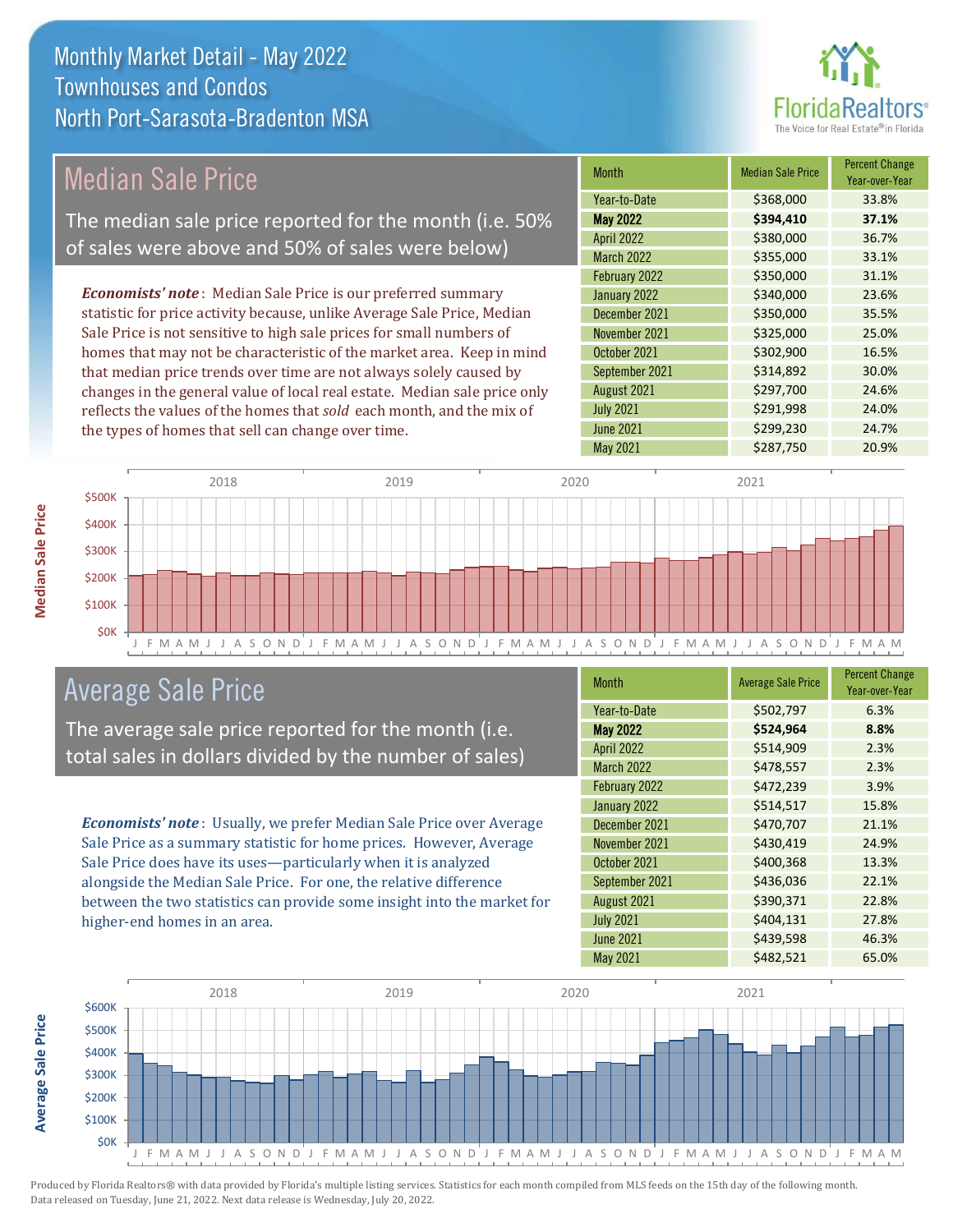#### Dollar Volume

The sum of the sale prices for all sales which closed during the month

*Economists' note* : Dollar Volume is simply the sum of all sale prices in a given time period, and can quickly be calculated by multiplying Closed Sales by Average Sale Price. It is a strong indicator of the health of the real estate industry in a market, and is of particular interest to real estate professionals, investors, analysts, and government agencies. Potential home sellers and home buyers, on the other hand, will likely be better served by paying attention to trends in the two components of Dollar Volume (i.e. sales and prices) individually.

| Month             | <b>Dollar Volume</b> | <b>Percent Change</b><br>Year-over-Year |
|-------------------|----------------------|-----------------------------------------|
| Year-to-Date      | \$1.8 Billion        | $-19.4%$                                |
| <b>May 2022</b>   | \$457.2 Million      | 10.2%                                   |
| <b>April 2022</b> | \$412.4 Million      | $-24.4%$                                |
| March 2022        | \$367.1 Million      | $-36.4%$                                |
| February 2022     | \$264.9 Million      | $-28.5%$                                |
| January 2022      | \$295.3 Million      | $-7.8%$                                 |
| December 2021     | \$338.0 Million      | 4.0%                                    |
| November 2021     | \$262.1 Million      | 0.9%                                    |
| October 2021      | \$231.0 Million      | $-8.5%$                                 |
| September 2021    | \$245.1 Million      | $-7.3%$                                 |
| August 2021       | \$240.5 Million      | 5.5%                                    |
| <b>July 2021</b>  | \$259.0 Million      | 21.5%                                   |
| <b>June 2021</b>  | \$405.3 Million      | 130.9%                                  |
| <b>May 2021</b>   | \$415.0 Million      | 261.9%                                  |



#### Median Percent of Original List Price Received

The median of the sale price (as a percentage of the original list price) across all properties selling during the month

*Economists' note* : The Median Percent of Original List Price Received is useful as an indicator of market recovery, since it typically rises as buyers realize that the market may be moving away from them and they need to match the selling price (or better it) in order to get a contract on the house. This is usually the last measure to indicate a market has shifted from down to up, so it is what we would call a *lagging* indicator.

| <b>Month</b>      | Med. Pct. of Orig.         | <b>Percent Change</b> |
|-------------------|----------------------------|-----------------------|
|                   | <b>List Price Received</b> | Year-over-Year        |
| Year-to-Date      | 100.0%                     | 1.8%                  |
| <b>May 2022</b>   | 100.0%                     | 0.0%                  |
| <b>April 2022</b> | 100.8%                     | 1.4%                  |
| <b>March 2022</b> | 100.8%                     | 3.1%                  |
| February 2022     | 100.0%                     | 2.7%                  |
| January 2022      | 100.0%                     | 3.2%                  |
| December 2021     | 100.0%                     | 3.7%                  |
| November 2021     | 100.0%                     | 3.6%                  |
| October 2021      | 100.0%                     | 4.6%                  |
| September 2021    | 100.0%                     | 3.7%                  |
| August 2021       | 100.0%                     | 4.5%                  |
| <b>July 2021</b>  | 100.0%                     | 4.8%                  |
| <b>June 2021</b>  | 100.0%                     | 6.2%                  |
| <b>May 2021</b>   | 100.0%                     | 5.0%                  |

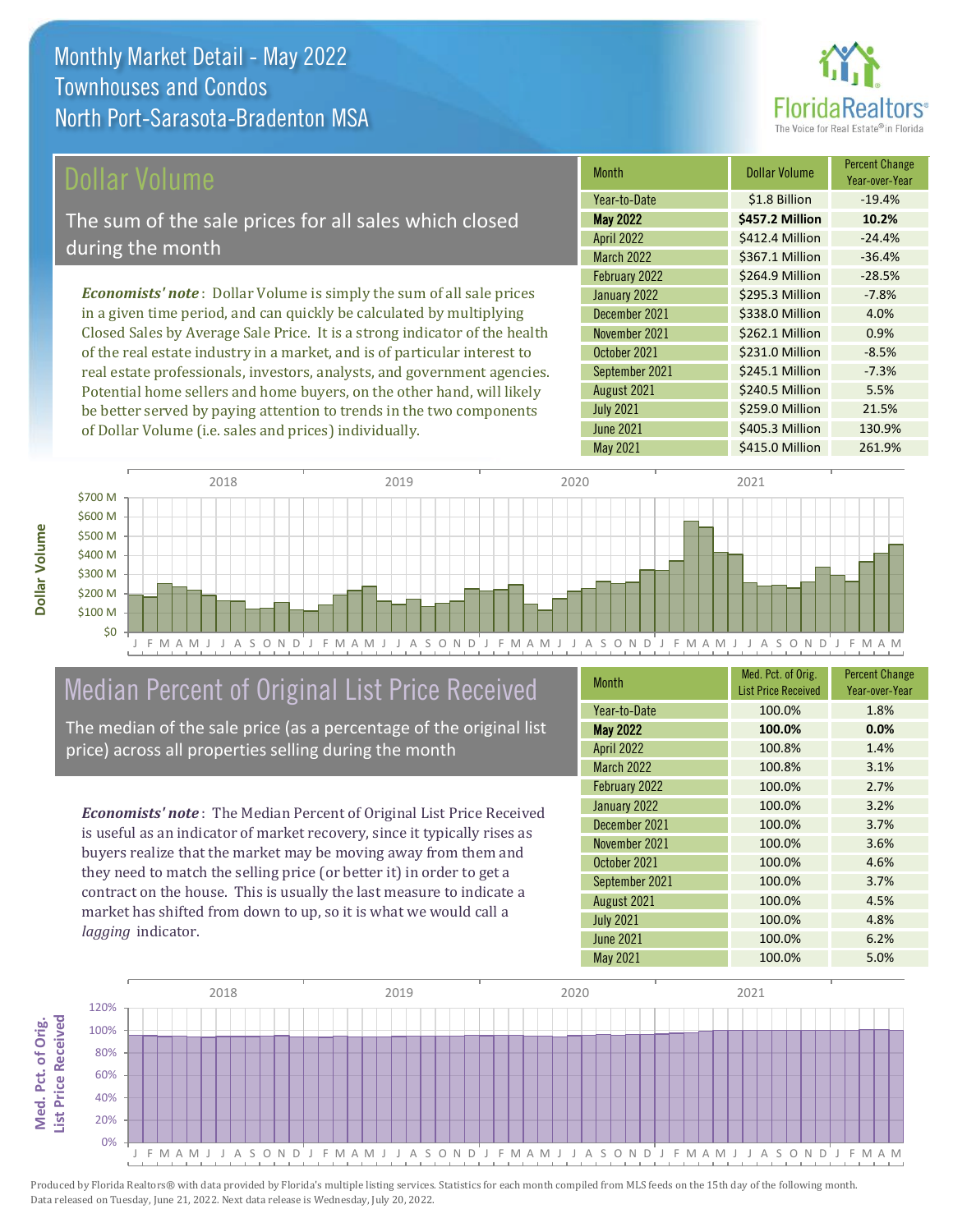#### Median Time to Contract

The median number of days between the listing date and contract date for all Closed Sales during the month

*Economists' note* : Like Time to Sale, Time to Contract is a measure of the length of the home selling process calculated for sales which closed during the month. The difference is that Time to Contract measures the number of days between the initial listing of a property and the signing of the contract which eventually led to the closing of the sale. When the gap between Median Time to Contract and Median Time to Sale grows, it is usually a sign of longer closing times and/or declining numbers of cash sales.

| <b>Month</b>      | <b>Median Time to</b><br>Contract | <b>Percent Change</b><br>Year-over-Year |
|-------------------|-----------------------------------|-----------------------------------------|
| Year-to-Date      | 6 Days                            | $-66.7%$                                |
| <b>May 2022</b>   | 6 Days                            | $-33.3%$                                |
| <b>April 2022</b> | 5 Days                            | $-54.5%$                                |
| <b>March 2022</b> | 5 Days                            | $-75.0%$                                |
| February 2022     | 6 Days                            | $-80.0%$                                |
| January 2022      | 7 Days                            | $-78.1%$                                |
| December 2021     | 7 Days                            | $-77.4%$                                |
| November 2021     | 7 Days                            | $-80.0%$                                |
| October 2021      | 7 Days                            | $-84.1%$                                |
| September 2021    | 6 Days                            | $-85.0%$                                |
| August 2021       | 7 Days                            | $-85.1%$                                |
| <b>July 2021</b>  | 6 Days                            | $-92.0%$                                |
| <b>June 2021</b>  | 7 Days                            | $-90.0%$                                |
| <b>May 2021</b>   | 9 Days                            | $-79.1%$                                |



#### Median Time to Sale

**Median Time to** 

**Median Time to** 

The median number of days between the listing date and closing date for all Closed Sales during the month

*Economists' note* : Time to Sale is a measure of the length of the home selling process, calculated as the number of days between the initial listing of a property and the closing of the sale. *Median* Time to Sale is the amount of time the "middle" property selling this month was on the market. That is, 50% of homes selling this month took *less* time to sell, and 50% of homes took *more* time to sell. Median Time to Sale gives a more accurate picture than Average Time to Sale, which can be skewed upward by small numbers of properties taking an abnormally long time to sell.

| <b>Month</b>      | <b>Median Time to Sale</b> | <b>Percent Change</b><br>Year-over-Year |
|-------------------|----------------------------|-----------------------------------------|
| Year-to-Date      | 44 Days                    | $-30.2%$                                |
| <b>May 2022</b>   | 44 Days                    | $-18.5%$                                |
| <b>April 2022</b> | 46 Days                    | $-19.3%$                                |
| <b>March 2022</b> | 43 Days                    | $-33.8%$                                |
| February 2022     | 40 Days                    | $-42.9%$                                |
| January 2022      | 48 Days                    | $-36.8%$                                |
| December 2021     | 46 Days                    | $-37.0%$                                |
| November 2021     | 48 Days                    | $-38.5%$                                |
| October 2021      | 46 Days                    | $-46.5%$                                |
| September 2021    | 46 Days                    | $-45.2%$                                |
| August 2021       | 48 Days                    | $-47.8%$                                |
| <b>July 2021</b>  | 48 Days                    | $-59.3%$                                |
| <b>June 2021</b>  | 49 Days                    | $-56.3%$                                |
| May 2021          | 54 Days                    | $-41.3%$                                |

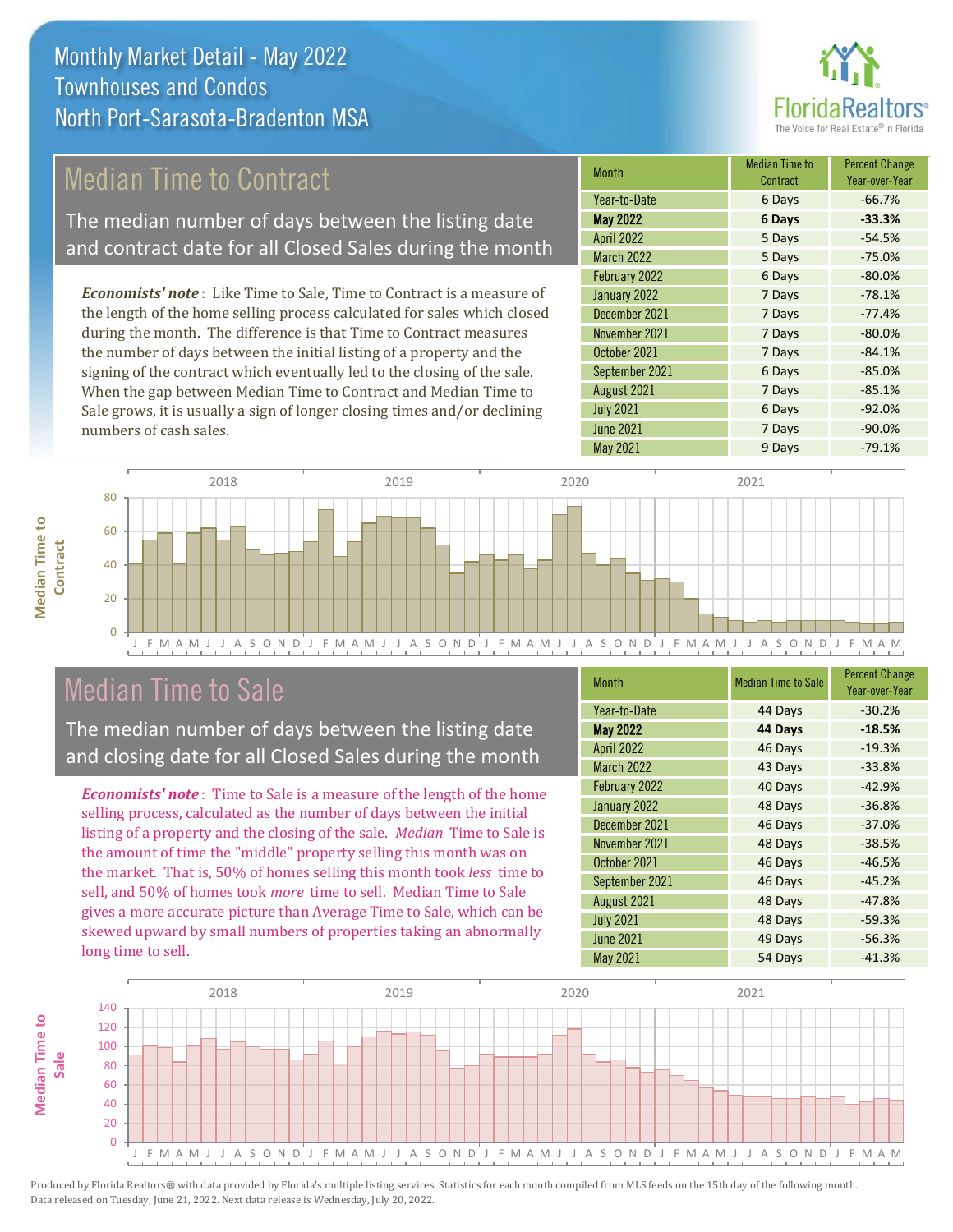

| <b>New Pending Sales</b>                                                       | <b>Month</b>      | <b>New Pending Sales</b> | <b>Percent Change</b><br>Year-over-Year |
|--------------------------------------------------------------------------------|-------------------|--------------------------|-----------------------------------------|
|                                                                                | Year-to-Date      | 3,664                    | $-27.8%$                                |
| The number of listed properties that went under                                | <b>May 2022</b>   | 678                      | $-16.9%$                                |
|                                                                                | <b>April 2022</b> | 724                      | $-20.9%$                                |
| contract during the month                                                      | <b>March 2022</b> | 782                      | $-28.3%$                                |
|                                                                                | February 2022     | 733                      | $-37.1%$                                |
| <b>Economists' note</b> : Because of the typical length of time it takes for a | January 2022      | 747                      | $-31.2%$                                |
| sale to close, economists consider Pending Sales to be a decent                | December 2021     | 554                      | $-22.1%$                                |
| indicator of potential future Closed Sales. It is important to bear in         | November 2021     | 647                      | $-14.4%$                                |
| mind, however, that not all Pending Sales will be closed successfully.         | October 2021      | 628                      | $-23.1%$                                |
| So, the effectiveness of Pending Sales as a future indicator of Closed         | September 2021    | 586                      | $-24.0%$                                |

Sales is susceptible to changes in market conditions such as the availability of financing for homebuyers and the inventory of distressed properties for sale.





## New Listings

The number of properties put onto the market during the month

*Economists' note* : New Listings tend to rise in delayed response to increasing prices, so they are often seen as a lagging indicator of market health. As prices rise, potential sellers raise their estimations of value—and in the most recent cycle, rising prices have freed up many potential sellers who were previously underwater on their mortgages. Note that in our calculations, we take care to not include properties that were recently taken off the market and quickly relisted, since these are not really *new* listings.

| <b>Month</b>      | <b>New Listings</b> | <b>Percent Change</b><br>Year-over-Year |
|-------------------|---------------------|-----------------------------------------|
| Year-to-Date      | 4,066               | $-4.9%$                                 |
| May 2022          | 830                 | 12.0%                                   |
| <b>April 2022</b> | 852                 | $-0.2%$                                 |
| <b>March 2022</b> | 895                 | $-2.4%$                                 |
| February 2022     | 757                 | $-11.2%$                                |
| January 2022      | 732                 | $-19.6%$                                |
| December 2021     | 540                 | $-17.4%$                                |
| November 2021     | 647                 | $-9.0%$                                 |
| October 2021      | 615                 | $-22.3%$                                |
| September 2021    | 628                 | $-17.2%$                                |
| August 2021       | 633                 | $-16.3%$                                |
| <b>July 2021</b>  | 626                 | $-15.5%$                                |
| <b>June 2021</b>  | 682                 | $-4.3%$                                 |
| <b>May 2021</b>   | 741                 | 22.3%                                   |



Produced by Florida Realtors® with data provided by Florida's multiple listing services. Statistics for each month compiled from MLS feeds on the 15th day of the following month. Data released on Tuesday, June 21, 2022. Next data release is Wednesday, July 20, 2022.

**New Listings**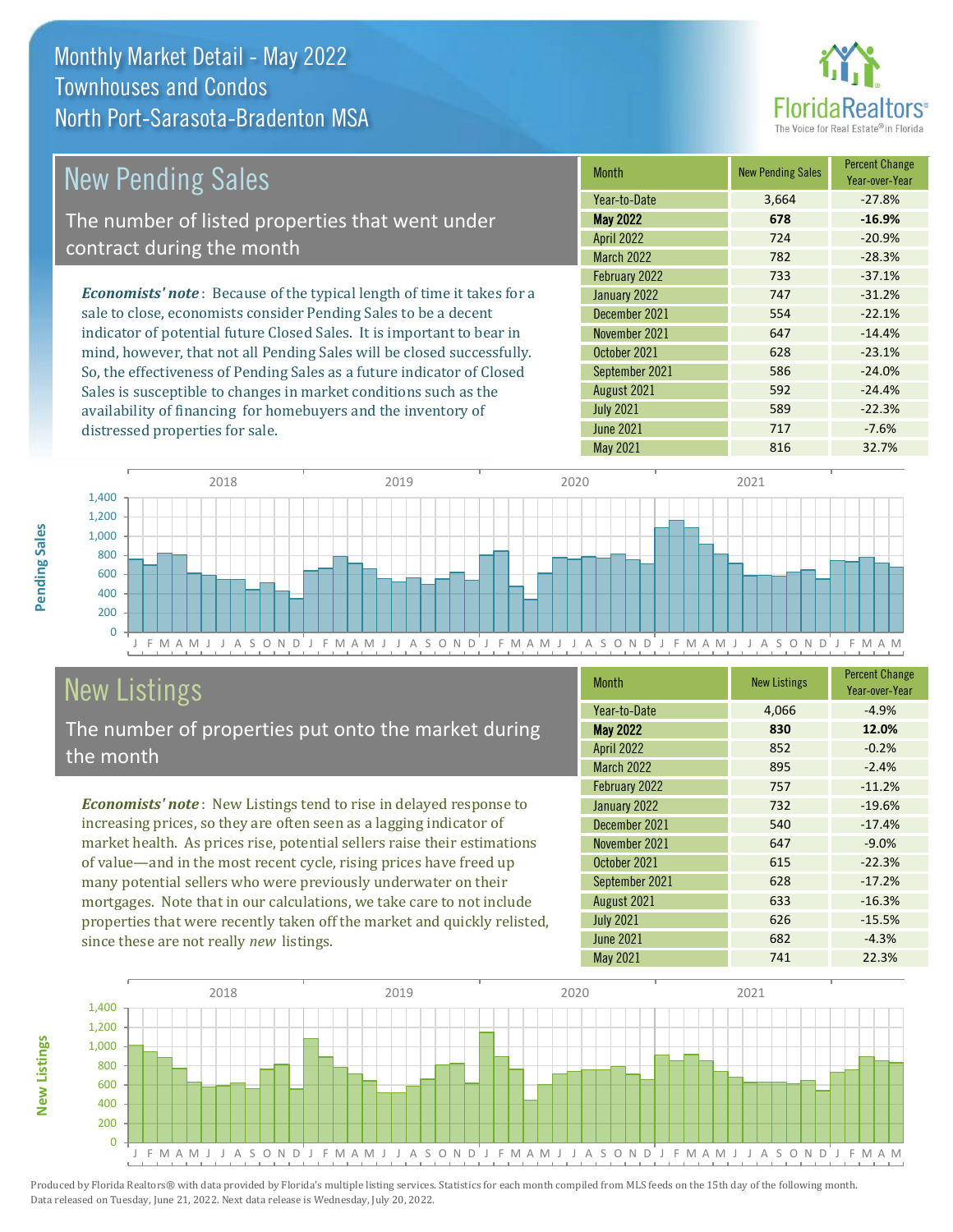Monthly Market Detail - May 2022 North Port-Sarasota-Bradenton MSA Townhouses and Condos



### Inventory (Active Listings)

The number of property listings active at the end of the month

*Economists' note* : There are a number of ways to define and calculate Inventory. Our method is to simply count the number of active listings on the last day of the month, and hold this number to compare with the same month the following year. Inventory rises when New Listings are outpacing the number of listings that go off-market (regardless of whether they actually sell). Likewise, it falls when New Listings aren't keeping up with the rate at which homes are going off-market.

| <b>Month</b>             | Inventory | <b>Percent Change</b><br>Year-over-Year |
|--------------------------|-----------|-----------------------------------------|
| <b>YTD (Monthly Avg)</b> | 501       | $-38.1%$                                |
| <b>May 2022</b>          | 692       | 30.3%                                   |
| <b>April 2022</b>        | 567       | $-8.4%$                                 |
| <b>March 2022</b>        | 473       | $-33.1%$                                |
| February 2022            | 381       | $-58.5%$                                |
| January 2022             | 391       | $-69.2%$                                |
| December 2021            | 416       | $-73.0%$                                |
| November 2021            | 478       | $-71.9%$                                |
| October 2021             | 498       | $-72.8%$                                |
| September 2021           | 520       | $-73.4%$                                |
| August 2021              | 511       | $-75.1%$                                |
| <b>July 2021</b>         | 478       | $-78.0%$                                |
| <b>June 2021</b>         | 455       | $-80.2%$                                |
| May 2021                 | 531       | $-78.6%$                                |



### Months Supply of Inventory

An estimate of the number of months it will take to deplete the current Inventory given recent sales rates

*Economists' note* : MSI is a useful indicator of market conditions. The benchmark for a balanced market (favoring neither buyer nor seller) is 5.5 months of inventory. Anything higher is traditionally a buyers' market, and anything lower is a sellers' market. There is no single accepted way of calculating MSI. A common method is to divide current Inventory by the most recent month's Closed Sales count, but this count is a usually poor predictor of future Closed Sales due to seasonal cycles. To eliminate seasonal effects, we use the 12-month average of monthly Closed Sales instead.

| <b>Month</b>             | <b>Months Supply</b> | <b>Percent Change</b><br>Year-over-Year |
|--------------------------|----------------------|-----------------------------------------|
| <b>YTD (Monthly Avg)</b> | 0.7                  | $-36.4%$                                |
| <b>May 2022</b>          | 1.0                  | 42.9%                                   |
| <b>April 2022</b>        | 0.8                  | 0.0%                                    |
| <b>March 2022</b>        | 0.7                  | $-30.0%$                                |
| February 2022            | 0.5                  | $-61.5%$                                |
| January 2022             | 0.5                  | $-73.7%$                                |
| December 2021            | 0.5                  | $-79.2%$                                |
| November 2021            | 0.6                  | $-77.8%$                                |
| October 2021             | 0.6                  | $-80.0%$                                |
| September 2021           | 0.6                  | $-81.3%$                                |
| August 2021              | 0.6                  | $-82.9%$                                |
| <b>July 2021</b>         | 0.6                  | $-84.2%$                                |
| <b>June 2021</b>         | 0.5                  | $-87.8%$                                |
| May 2021                 | 0.7                  | $-84.1%$                                |

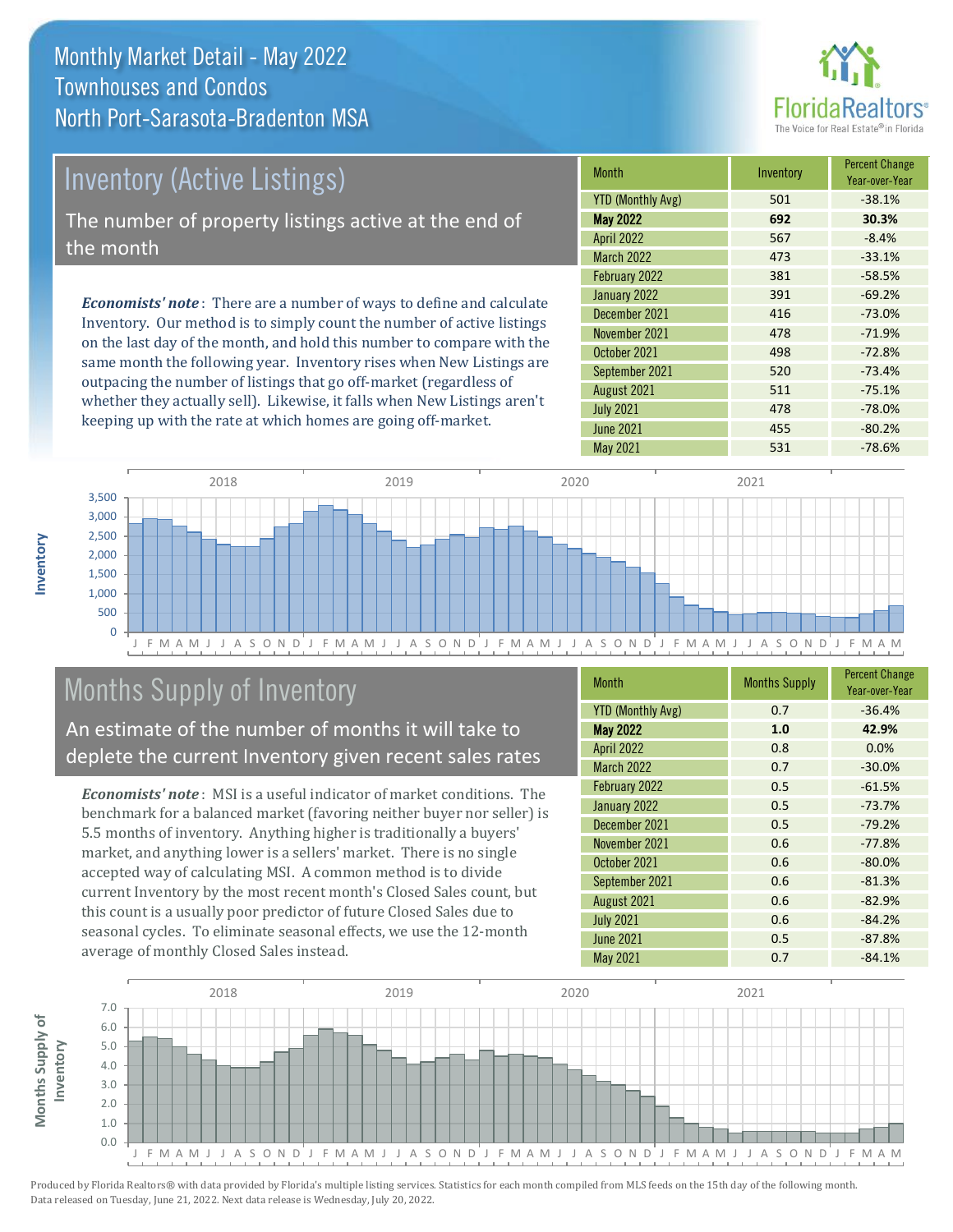## Realtors

#### Closed Sales by Sale Price

The number of sales transactions which closed during the month

*Economists' note:* Closed Sales are one of the simplest—yet most important—indicators for the residential real estate market. When comparing Closed Sales across markets of different sizes, we recommend comparing the percent changes in sales rather than the number of sales. Closed Sales (and many other market metrics) are affected by seasonal cycles, so actual trends are more accurately represented by year-over-year changes (i.e. comparing a month's sales to the amount of sales in the same month in the previous year), rather than changes from one month to the next.





## Median Time to Contract by Sale Price The median number of days between the listing date

*Economists' note* : Like Time to Sale, Time to Contract is a measure of and contract date for all Closed Sales during the month

the length of the home selling process calculated for sales which closed during the month. The difference is that Time to Contract measures the number of days between the initial listing of a property and the signing of the contract which eventually led to the closing of the sale. When the gap between Median Time to Contract and Median Time to Sale grows, it is usually a sign of longer closing times and/or declining numbers of cash sales.

| <b>Sale Price</b>     | <b>Median Time to</b><br>Contract | <b>Percent Change</b><br>Year-over-Year |
|-----------------------|-----------------------------------|-----------------------------------------|
| Less than \$50,000    | (No Sales)                        | N/A                                     |
| $$50,000 - $99,999$   | 10 Days                           | 25.0%                                   |
| $$100,000 - $149,999$ | 6 Days                            | $-50.0%$                                |
| $$150,000 - $199,999$ | 9 Days                            | $-35.7%$                                |
| \$200,000 - \$249,999 | 6 Days                            | 0.0%                                    |
| \$250,000 - \$299,999 | 6 Days                            | 20.0%                                   |
| \$300,000 - \$399,999 | 5 Days                            | $-28.6%$                                |
| \$400,000 - \$599,999 | 5 Days                            | $-72.2%$                                |
| \$600,000 - \$999,999 | 7 Days                            | 0.0%                                    |
| \$1,000,000 or more   | 9 Days                            | $-40.0%$                                |



Produced by Florida Realtors® with data provided by Florida's multiple listing services. Statistics for each month compiled from MLS feeds on the 15th day of the following month. Data released on Tuesday, June 21, 2022. Next data release is Wednesday, July 20, 2022.

**Median Time to Contract Median Time to Contract**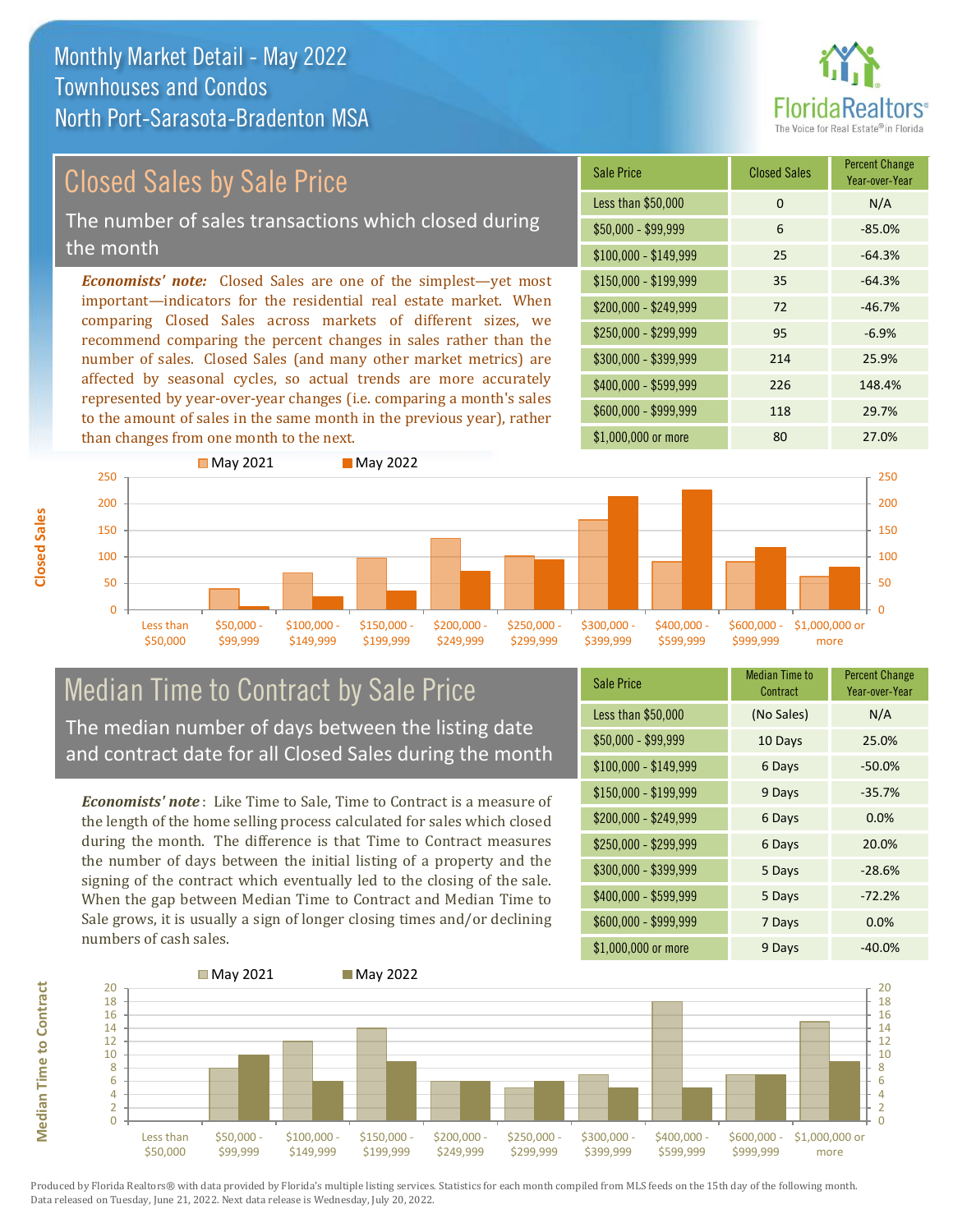# **FloridaRealtors**

## New Listings by Initial Listing Price

The number of properties put onto the market during the month

*Economists' note:* New Listings tend to rise in delayed response to increasing prices, so they are often seen as a lagging indicator of market health. As prices rise, potential sellers raise their estimations of value—and in the most recent cycle, rising prices have freed up many potential sellers who were previously underwater on their mortgages. Note that in our calculations, we take care to not include properties that were recently taken off the market and quickly relisted, since these are not really *new* listings.





#### Inventory by Current Listing Price The number of property listings active at the end of the month

*Economists' note* : There are a number of ways to define and calculate Inventory. Our method is to simply count the number of active listings on the last day of the month, and hold this number to compare with the same month the following year. Inventory rises when New Listings are outpacing the number of listings that go off-market (regardless of whether they actually sell). Likewise, it falls when New Listings aren't keeping up with the rate at which homes are going off-market.

| <b>Current Listing Price</b> | Inventory | <b>Percent Change</b><br>Year-over-Year |
|------------------------------|-----------|-----------------------------------------|
| Less than \$50,000           | 0         | $-100.0%$                               |
| $$50,000 - $99,999$          | 6         | $-60.0%$                                |
| $$100,000 - $149,999$        | 15        | $-73.2%$                                |
| $$150,000 - $199,999$        | 31        | $-22.5%$                                |
| \$200,000 - \$249,999        | 35        | $-16.7%$                                |
| \$250,000 - \$299,999        | 61        | 117.9%                                  |
| \$300,000 - \$399,999        | 104       | 35.1%                                   |
| $$400,000 - $599,999$        | 173       | 76.5%                                   |
| \$600,000 - \$999,999        | 122       | 50.6%                                   |
| \$1,000,000 or more          | 145       | 55.9%                                   |



Produced by Florida Realtors® with data provided by Florida's multiple listing services. Statistics for each month compiled from MLS feeds on the 15th day of the following month. Data released on Tuesday, June 21, 2022. Next data release is Wednesday, July 20, 2022.

**Inventory**